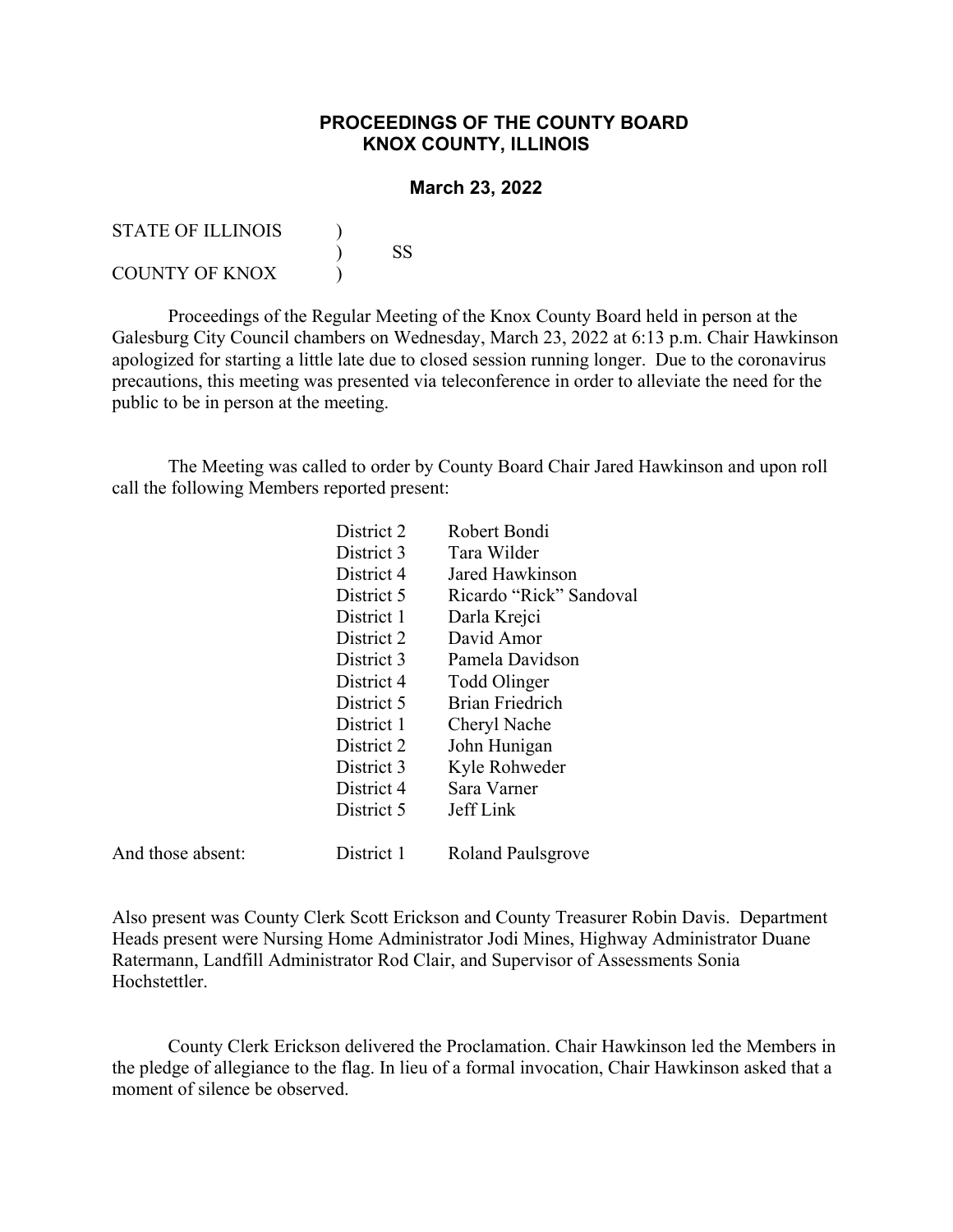Chair Hawkinson asked for additions or deletions to the agenda. Member Friedrich asked to remove Item #12 the approval Memorandum of Understanding for Courthouse Union and Circuit Clerk Union. No items were added.

Chair Hawkinson asked for public comments. There was no public comment at this time.

Motion was made by Member Friedrich and seconded by Member Bondi to approve the following items of the consent agenda: 1) minutes of the Regular and Closed Board Meetings for February 23, 2022, 2) claims for Members for per diem and mileage for the meetings of March 2022 and other claims for per diem from meetings, and 3) sales tax and various taxes for the month of December 2021 in the amount of \$153,418.33 and \$38,372.55 and public safety tax in the amount of \$266,421.15. Roll call vote is recorded as follows: Ayes—Bondi, Wilder, Hawkinson, Sandoval, Krejci, Amor, Davidson, Olinger, Friedrich, Nache, Hunigan, Rohweder, Varner and Link—(14). Noes—(0). Motion carried.

Motion was made by Member Bondi and seconded by Member Friedrich to approve a Proclamation for April as National County Government Month. Roll call vote is recorded as follows: Ayes—Bondi, Wilder, Hawkinson, Sandoval, Krejci, Amor, Davidson, Olinger, Friedrich, Nache, Hunigan, Rohweder, Varner and Link—(14). Noes—(0). Motion carried.

Motion was made by Member Friedrich and seconded by Member Rohweder to approve the appointment to the Galesburg Sanitary District of Kenneth C. Swanson for re-appointment. Member Friedrich states that Swanson has served since 2007. He has held the position of Vice President and is currently the President. Chair Hawkinson said thank-you for doing the communities dirty work. Member Davidson said she wouldn't know that it was dirty work since it is so clean out there and thank-you for running the department so smoothly. She is honored to vote yes. Member Nache stated that she is also honored to vote yes. Member Bondi specified that he appreciated Swanson's resume, said thank-you and welcome back. Swanson said that they are open for tours if anyone wants to learn about the facility. Roll call vote is recorded as follows: Ayes—Bondi, Wilder, Hawkinson, Sandoval, Krejci, Amor, Davidson, Olinger, Friedrich, Nache, Hunigan, Rohweder, Varner and Link—(14). Noes—(0). Motion carried.

Motion was made by Member Friedrich and seconded by Member Sandoval to approve the Authorization Letter for Spoon River Valley DAR for Cemetery Restoration at Fink Cemetery. Member Friedrich stated that their plan is to make the cemetery cleaner by fixing stones, cleaning them up, and fix anything dangerous with no compensation. They would report to the Board in one year of completed tasks. Member Davidson stated that the same thing was done with Maquon Cemetery. Chair Hawkinson said that it was a great idea. Member Rohweder said that Fink is a wonderful cemetery and people are dying to get into there. Roll call vote is recorded as follows: Ayes—Bondi, Wilder, Hawkinson, Sandoval, Krejci, Amor, Davidson, Olinger, Friedrich, Nache, Hunigan, Rohweder, Varner and Link—(14). Noes—(0). Motion carried.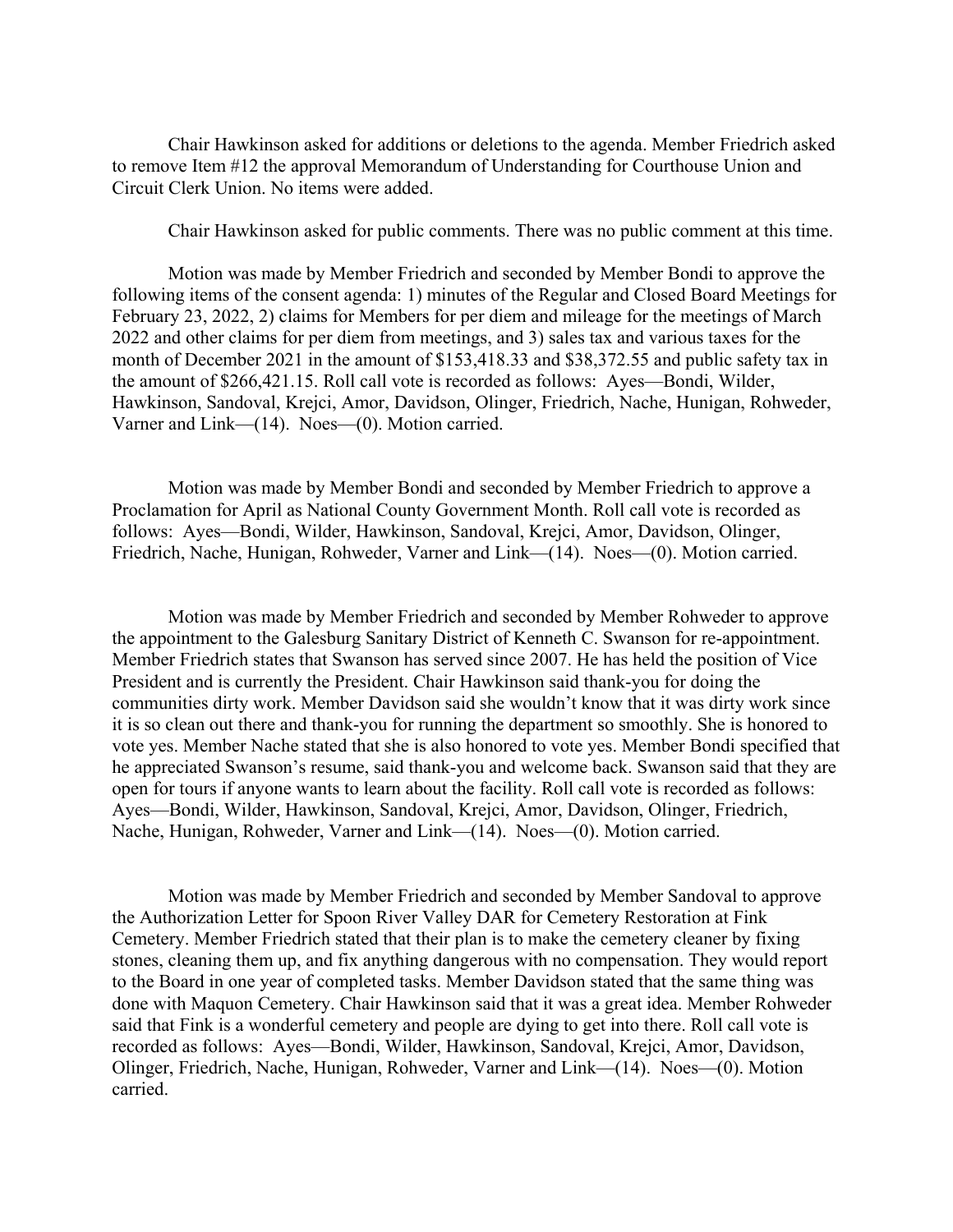Member Friedrich presented the monthly report for the Finance, Insurance, Treasurer, Judicial, Veterans, and Clerk/Recorder Committee. The reports are included in the packet.

Motion was made by Member Friedrich and seconded by Member Amor to approve the Budget Schedule for Budget Preparation for Fiscal Year 2022-2023. Member Friedrich said this is for elected officials to make sure they have their entire proposal either scanned or emailed by 4pm which is the cut off time. It is very important that Committee Chairs get everything turned in by that time also. Roll call vote is recorded as follows: Ayes—Bondi, Wilder, Hawkinson, Sandoval, Krejci, Amor, Davidson, Olinger, Friedrich, Nache, Hunigan, Rohweder, Varner and Link—(14). Noes—(0). Motion carried.

Motion was made by Member Friedrich and seconded by Member Amor to approve the Resolution for American Rescue Plan Act Lost Revenue Allowance. Member Friedrich said the lost revenue information is in the packet and was talked about at finance. He asked if Member Amor could talk about what was in the notes. Chair Hawkinson asked if they could explain how it breaks down. Member Amor said that ARPA money accounted for a 10 million single allowance for all counties. Ours is less than 10 million. The advisory task force gives the county more flexibility and non-binding category. Forty something percent on standard expense, less then twenty-five percent to expand broadband for the seriously under serviced, thirteen percent on health and human services, and twelve to thirteen percent which is about one and a half million on community grants. They will have applications out soon explaining the guidelines needed to propose to the committee. Member Hunigan stated that the city has a broader allowance and our scope is too narrow with Covid related only. Member Amor said that the city has more latitude. We are held to certain criteria. He said he feels our criteria is fairly flexible. Roll call vote is recorded as follows: Ayes—Bondi, Wilder, Hawkinson, Sandoval, Krejci, Amor, Davidson, Olinger, Friedrich, Nache, Hunigan, Rohweder, Varner and Link—(14). Noes—(0). Motion carried.

Motion was made by Member Friedrich and seconded by Member Link to approve the Resolution for American Rescue Plan Act Disbursement for Community Broadband Survey. Member Amor said that a survey would be put out to identify the needed areas in Knox County so they can gather data from the underserved and unserved areas. So they can compete for federal and state dollars. April  $1<sup>st</sup>$  is the roll out date and they would like to get as many people to respond as possible. Chair Hawkinson said that the survey is simple and you can use your computer or smart phone device to complete it. Member Davidson asked how it would be publicized to get the word out about it. Member Amor said that we will be using a variety of ways such as working with the schools by getting email to parents, press releases, radio, and the regional libraries will have post cards with QR codes on them that people can pick up. Township officials will use contacts to explore other options to get the word out. There will be links to the survey on the County and school district site. The radio station will also have a direct link on their site. Chair Hawkinson said that we could reach out to the Farm Bureau and Chamber of Commerce also. Roll call vote is recorded as follows: Ayes—Bondi, Wilder, Hawkinson, Sandoval, Krejci, Amor, Davidson, Olinger, Friedrich, Nache, Hunigan, Rohweder, Varner and Link—(14). Noes—(0). Motion carried.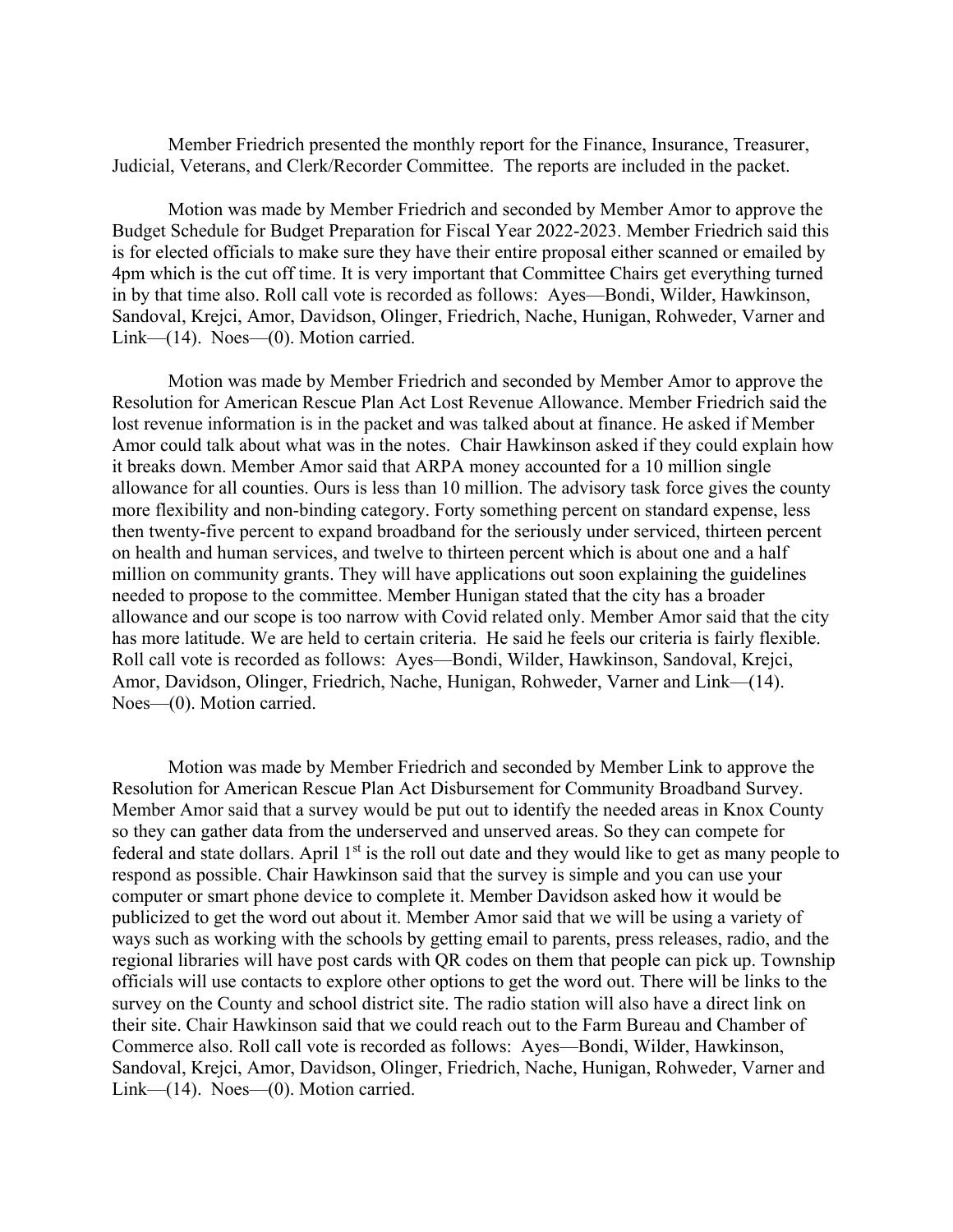Motion was made by Member Friedrich and seconded by Member Bondi to approve the Resolution for American Rescue Plan Act Disbursement for Cybersecurity Upgrade. Member Friedrich stated that this is to upgrade our IT security. It would require the use of ARPA funds. Member Davidson stated that she feels that the IT department should be allocating for this expense in their budget. They should have to pay a portion of this before ARPA funds are used. Roll call vote is recorded as follows: Ayes—Bondi, Wilder, Hawkinson, Sandoval, Krejci, Amor, Davidson, Olinger, Friedrich, Nache, Hunigan, Rohweder, Varner and Link—(14). Noes—(0). Motion carried.

Motion was made by Member Friedrich and seconded by Member Bondi to approve the Authorization of Bid for Health/Life/Dental/Vision Insurance Coverage. Roll call vote is recorded as follows: Ayes—Bondi, Wilder, Hawkinson, Sandoval, Krejci, Amor, Davidson, Olinger, Friedrich, Nache, Hunigan, Rohweder, Varner and Link—(14). Noes—(0). Motion carried.

Member Sandoval presented that the monthly report from the Sheriff, Jail, Mary Davis Home, Animal Control, and Building Committee. He stated the reports are in the packet.

Motion was made by Member Sandoval and seconded by Member Friedrich to approve the Bid and Bring Back for purchase of Solenoid Flushometers for Knox County Jail. Member Sandoval stated that the inmates clog the toilets. This will give the ability to limit the amount of flushes, water use, and calls on fixing water damage issues. Member Rohweder stated that the inmate's flush blankets down the toilet which ends up costing tens of thousands of dollars to address the issues during the night. Member Nache asked if this prevents them from doing this. Member Sandoval stated that it limits the water and flushes so there is less chance of causing damage. Chair Hawkinson stated the blanket flushing causes three inches of standing water which becomes a safety hazard and this would restrict this from happening. Member Sandoval stated that the Mary Davis Home might look into this for them if everything goes well at the jail. Member Davidson stated that she will be voting yes and is happy it is a Bid and Bring Back. Roll call vote is recorded as follows: Ayes—Bondi, Wilder, Hawkinson, Sandoval, Krejci, Amor, Davidson, Olinger, Friedrich, Nache, Hunigan, Rohweder, Varner and Link—(14). Noes—(0). Motion carried.

Member Bondi presented the monthly report for the Assessor, Zoning, GIS, Highway, IT, and Landfill Committee. He stated that the reports are in the packet.

Motion made by Member Bondi and seconded by Member Nache to approve the Bid and Bring Back for New Wheel Loader. Member Bondi stated that the current one is 17 years old and has 4,079 hours on it and is used for salt and seal coat. It has rust and buildup of creatine on it. It will take six to nine months for delivery. The cost will be around \$175,000 used or \$200,000 for new. They should be able to get between \$35,000-\$45,000 for trade in. Roll call vote is recorded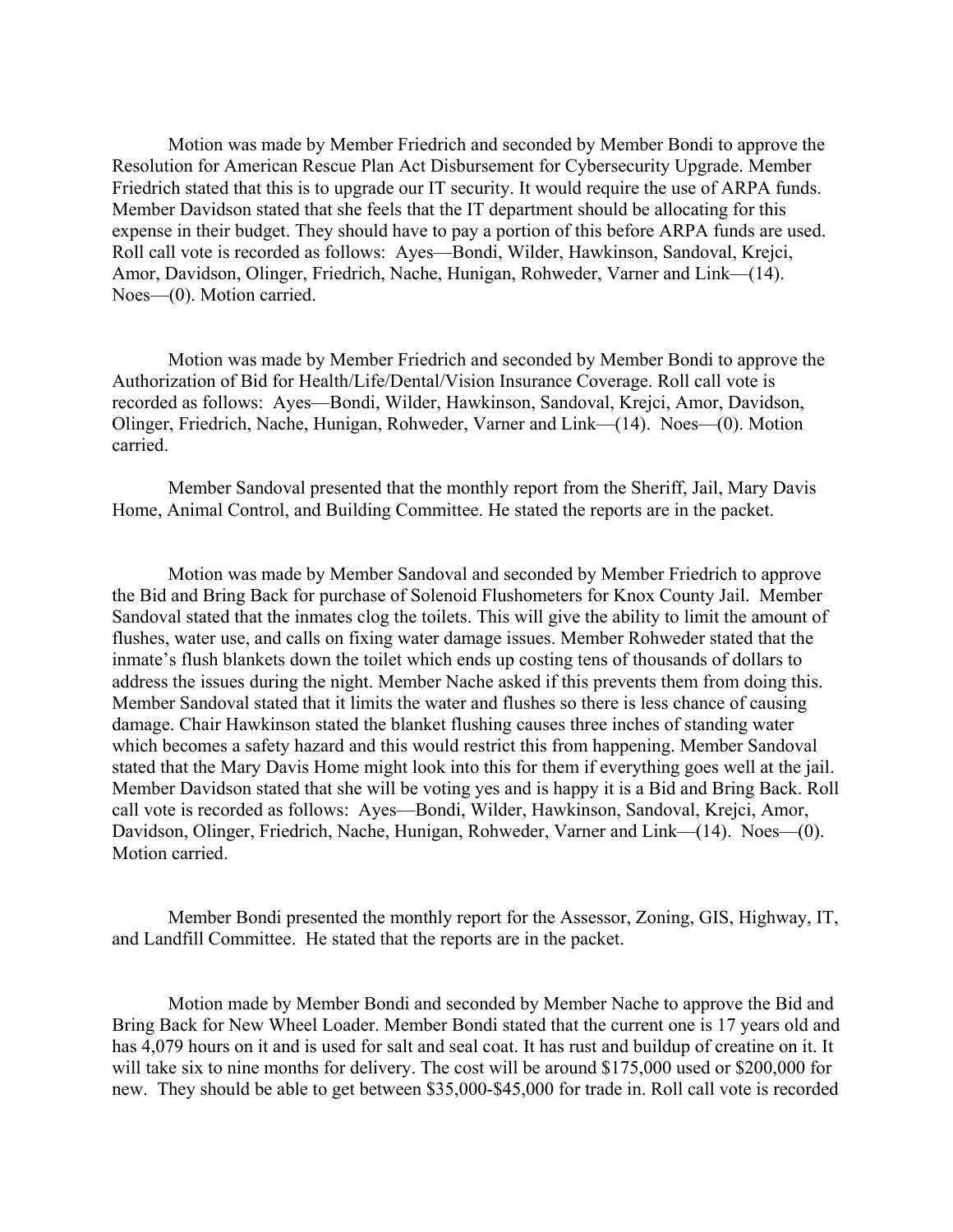as follows: Ayes—Bondi, Wilder, Hawkinson, Sandoval, Krejci, Amor, Davidson, Olinger, Friedrich, Nache, Hunigan, Rohweder, Varner and Link—(14). Noes—(0). Motion carried.

Roll call vote is recorded as follows: Ayes—Bondi, Wilder, Hawkinson, Sandoval, Krejci, Amor, Davidson, Olinger, Friedrich, Nache, Hunigan, Rohweder, Varner and Link— (14). Noes—(0). Motion carried.

Member Hunigan presented the report from the Nursing Home committee. The report is in the packet. Hunigan said that Agency cost is down and applications are increasing which is helping with that. He said that wing 4 flooring started on March 14<sup>th</sup> and should take about 5 weeks to complete. This is the second month in a row that no referendum funding has been relied on. Every Friday Member Hunigan, Chair Hawkinson, and Treasurer Davis meet to discuss the financial side. Chair Hawkinson said that Administrator Mines is doing a wonderful job and that Member Hunigan, the group and committee is also doing a wonderful job of keeping it the Nursing Home a float. Member Bondi said that they are making great progress. Member Hunigan said that it has been a team effort.

Motion made by Member Hunigan and seconded by Member Friedrich to approve Write Offs for Nursing Home. Member Hunigan said the write off amount is \$25,000. Chair Hawkinson asked how they got to that number. Administrator Mines said it came from private pay, hospice and Medicaid from January 1, 2015- January 1, 2020 A-K and R-Z from Jordan and Meg auditing and clearing things up that were posted to the wrong accounts. They are in a good light going forward with L-Q. Then they will go to Dec. 31, 2018 prior to Medicaid. They have cleaned up millions of dollars in Accounts Receivable. Member Hunigan said that billing errors should drop and be paid in a timely manner. Chair Hawkinson stated that Auditors have started. Roll call vote is recorded as follows: Ayes—Bondi, Wilder, Hawkinson, Sandoval, Krejci, Amor, Davidson, Olinger, Friedrich, Nache, Hunigan, Rohweder, Varner and Link—(14). Noes—(0). Motion carried.

Chair Hawkinson stated that the reports from the outside committee assignments are in the packet. If anyone has a question in regards to an outside committee or their report, they should contact the Board Member that is serving on that committee and ask them directly.

Chair Hawkinson stated that there were no line item changes this month.

Chair Hawkinson asked Treasurer Davis to address a finance concern. Treasurer Davis said that only bills on the approved list can be paid and no additional bills should be paid. There is just some concern of bills trying to be put in by departments after the approval process and wanted to make the Board aware of this.